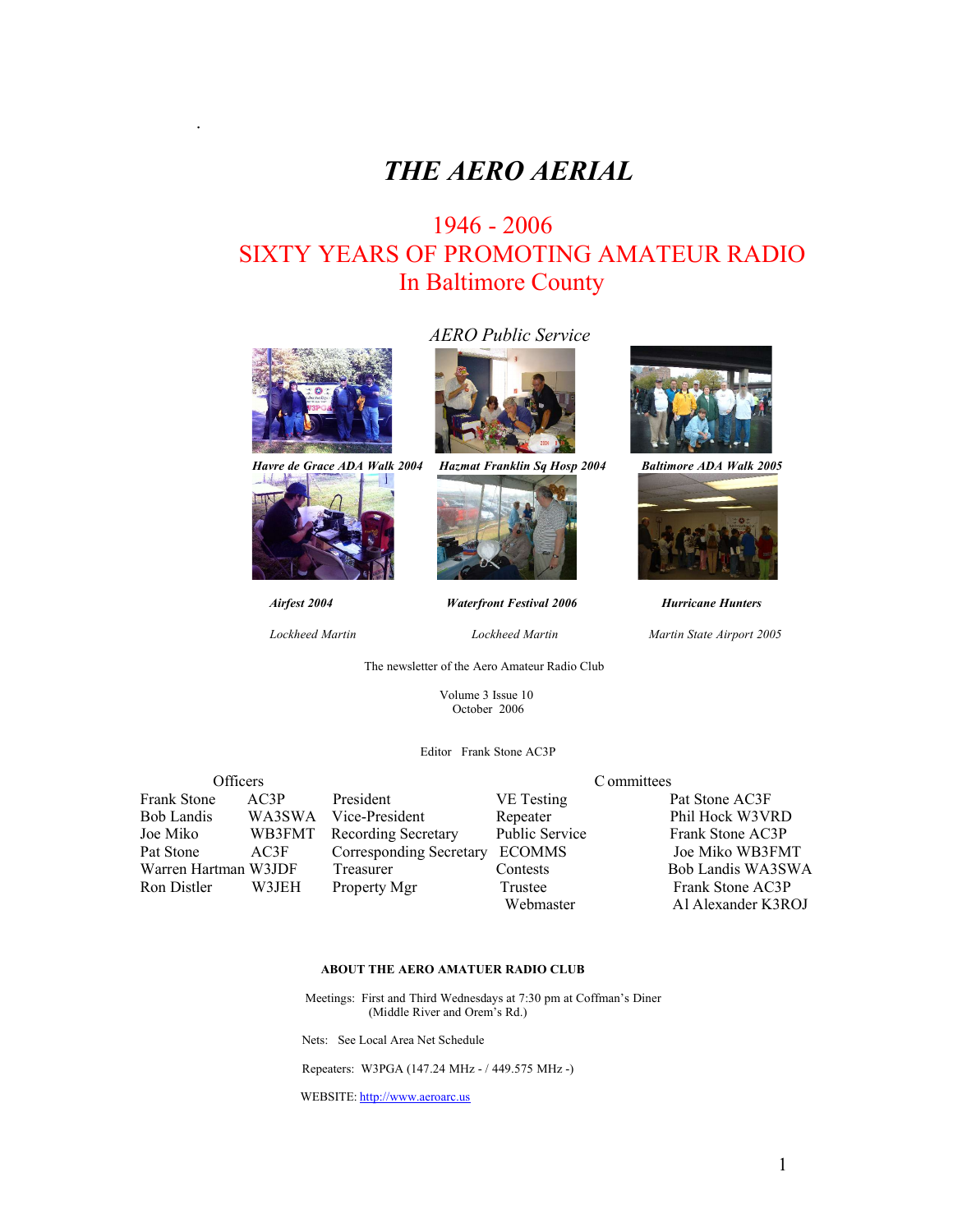## **Net Reports**

2 Meter Net: No Net in August 70 Cm Net: WB3FMT (NCS) KB3KRW AC3P W3JEH KB3KRV K3ROJ 10 Meter Net: AC3P (NCS) W3JEH W3VRD KB3RMX KB3KRW

#### **LOCAL AREA NETS**

#### **Day Time Frequency (MHz) NET NAME**

| Daily      | $9 - 10$ am       | 147.03  | <b>ORIOLE</b> Net                |
|------------|-------------------|---------|----------------------------------|
| Daily      | $6 - 6:30$ pm     | 3.920   | Maryland Emergency Phone Net     |
| Daily      | $6:30 - 7$ pm     | 146.670 | <b>Baltimore Traffic Net</b>     |
| Daily      | 7 pm and 10 pm    | 3.643   | Maryland/DC/Delaware Traffic Net |
| $2nd$ Tues | $7:30 \text{ pm}$ | 146.670 | Baltimore County RACES Net       |
| $2nd$ Wed. | 8 pm              | 28.445  | <b>AERO ARC Net</b>              |
| $4th$ Wed  | 8 pm              | 147.240 | <b>AERO ARC Net</b>              |
| $5th$ Wed. | 8 pm              | 449.575 | <b>AERO ARC Net</b>              |
|            |                   |         |                                  |

## Station Activities

W3VRD revamped his tower and 2 meter beam. KB3KRV has a good 440 MHz signal. Contrary to popular rumor, WB3FMT is NOT running for Congress. KB3JVP reports success with his stealth antenna. K3ROJ and WA3SWA trekked to 8-land for the September VHF Contest.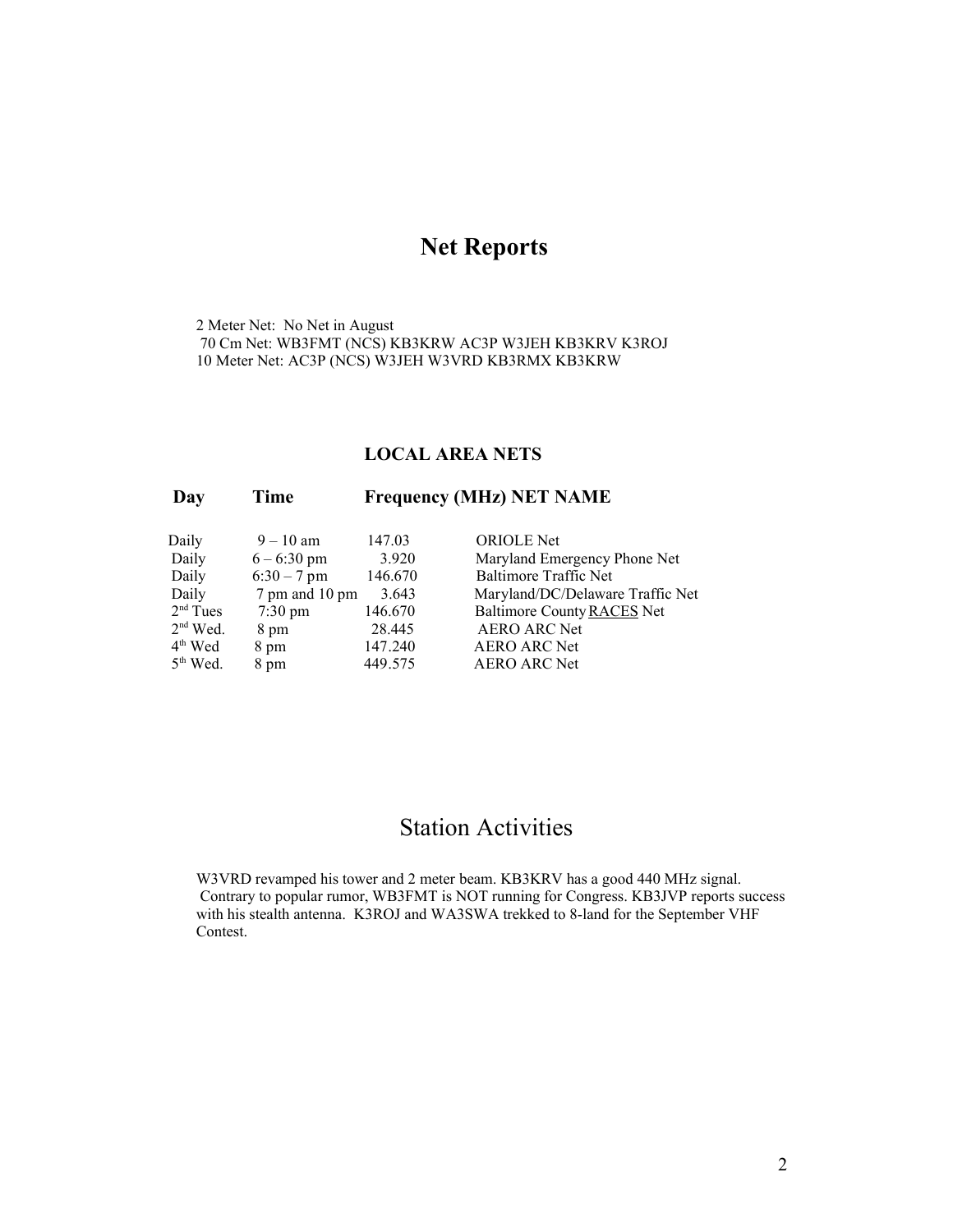### **Public Service**

There are several opportunities for public service coming up.

.

September 16-17 is the MS Challenge Walk. This one is being coordinated by BRATS. Contact Dave, KB3JCT (kb3jct@arrl.net), for this 2 day event.

Saturday, October  $7<sup>th</sup>$ , is the American Diabetes Walk in Baltimore. This one is coordinated by Aero. Contact Frank AC3P to volunteer.

Saturday October 14<sup>th</sup> is the Baltimore Marathon; a lot of operators are needed for this one. BARC is coordinating this one. Contact Dave, KB3JCT (kb3jct@arrl.net)

## Emergency Communications

WB3FMT and AC3P assisted the Maryland Dept. of Health and Mental Hygiene during a statewide emergency drill concerning a flu pandemic. Joe set up a station at the DHMH EOC at Preston St. in the city while Frank established communications at a Point of Distribution in East Baltimore.

The purpose of the drill was to demonstrate the state's ability to move vaccines across the state and to treat walk-in patients at the distribution points. A parallel test was made of using amateur radio as a backup communications resource for the state agency.

According to after action reports, amateur radio performed well and impressed the staff at the state agency as well as federal officials who were monitoring the drill.

### **Ernesto**

For the second time this year the Baltimore County Department of Homeland Security activated RACES as Tropical Storm Ernesto approached the Chesapeake Bay Region. September 1st weather forecasters were predicting heavy rains, wind and possible coastal flooding at high tide for the Western Shore of the bay, similar to what occurred during Isabel in 2003.

A shelter was opened at Stemmers Run Middles School and staffed by Baltimore County Personnel and the Red Cross. Amateur Radio back-up communications to the county EOC was set up by Joe, WB3FMT who worked the first shift. Frank, AC3P, relieved Joe for a second shift. Essex radio op, Mike Pruitt, N3KEV ran the final shift.

The shelter was opened from 7 p.m. Friday evening until 3:30 a.m. Saturday morning.

Fortunately conditions did not deteriorate as feared and no evacuees reported to the shelter during the night.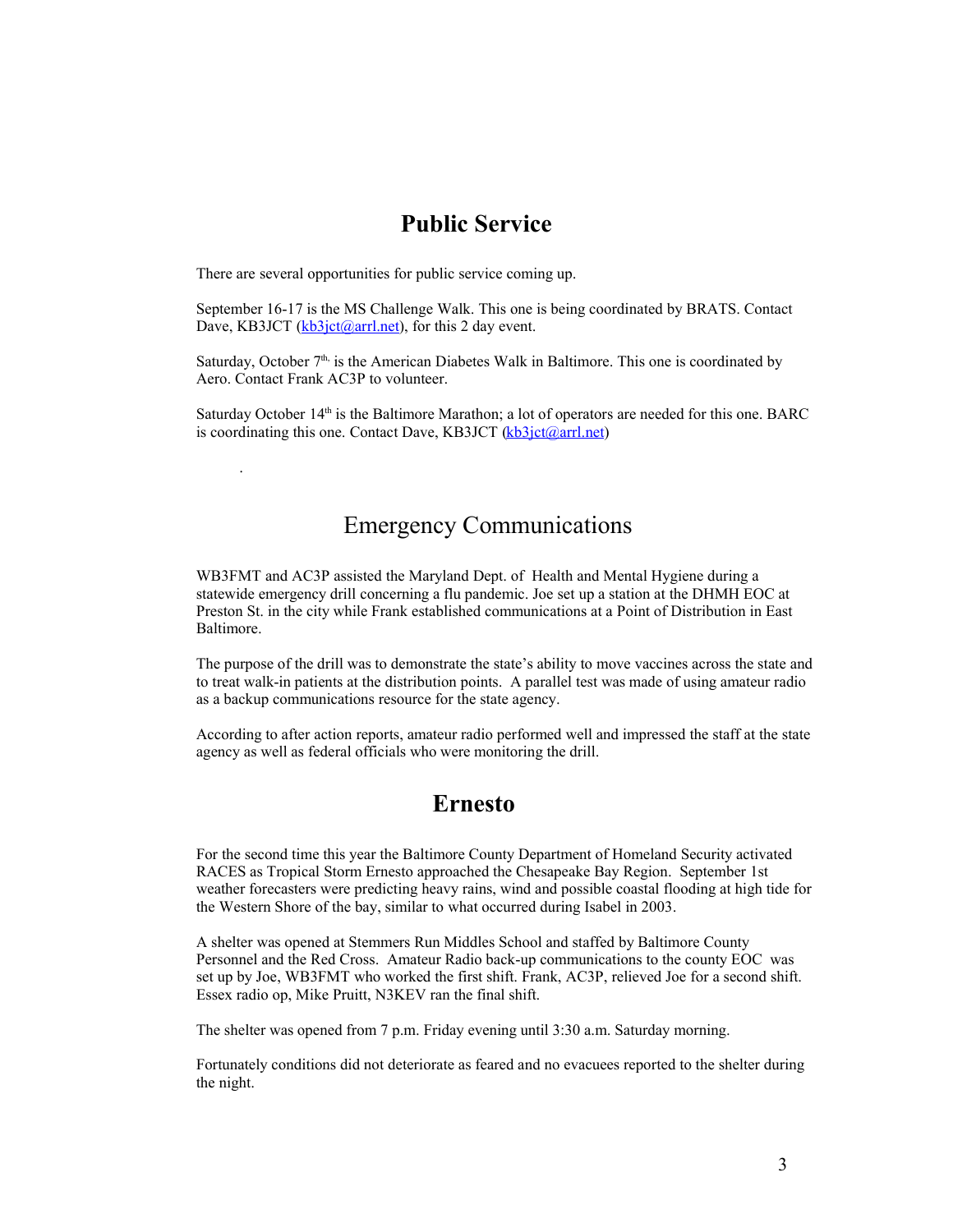### **RACES Monthly Drills**

The RACES regular monthly drills resumed on September  $12<sup>th</sup>$ . AERO is well represented in the Baltimore County RACES organization. The following AERO members participating in RACES are:

AC3F – Franklin Square Hospital Team AC3P – Steering Committee/FSH Team KB3JDE – Steering Committee/CCBC Essex Team KB3KRW – St. Joseph Hospital Team WB3FMT – Steering Committee/Sheppard-Pratt Hospital Team

For more information regarding RACES, contact Joe, WB3FMT.

## **Hart-Miller Redux**

Word has finally been received that the W3PGA mini-expedition to Hart-Miller Island last March is being recognized by the U.S. Islands On The Air as the first station to put the island on amateur radio.

This development came, thanks to an email from Greg, K3ANG, who challenged USIOTA's updated web page that stated that the island had not yet been on the air.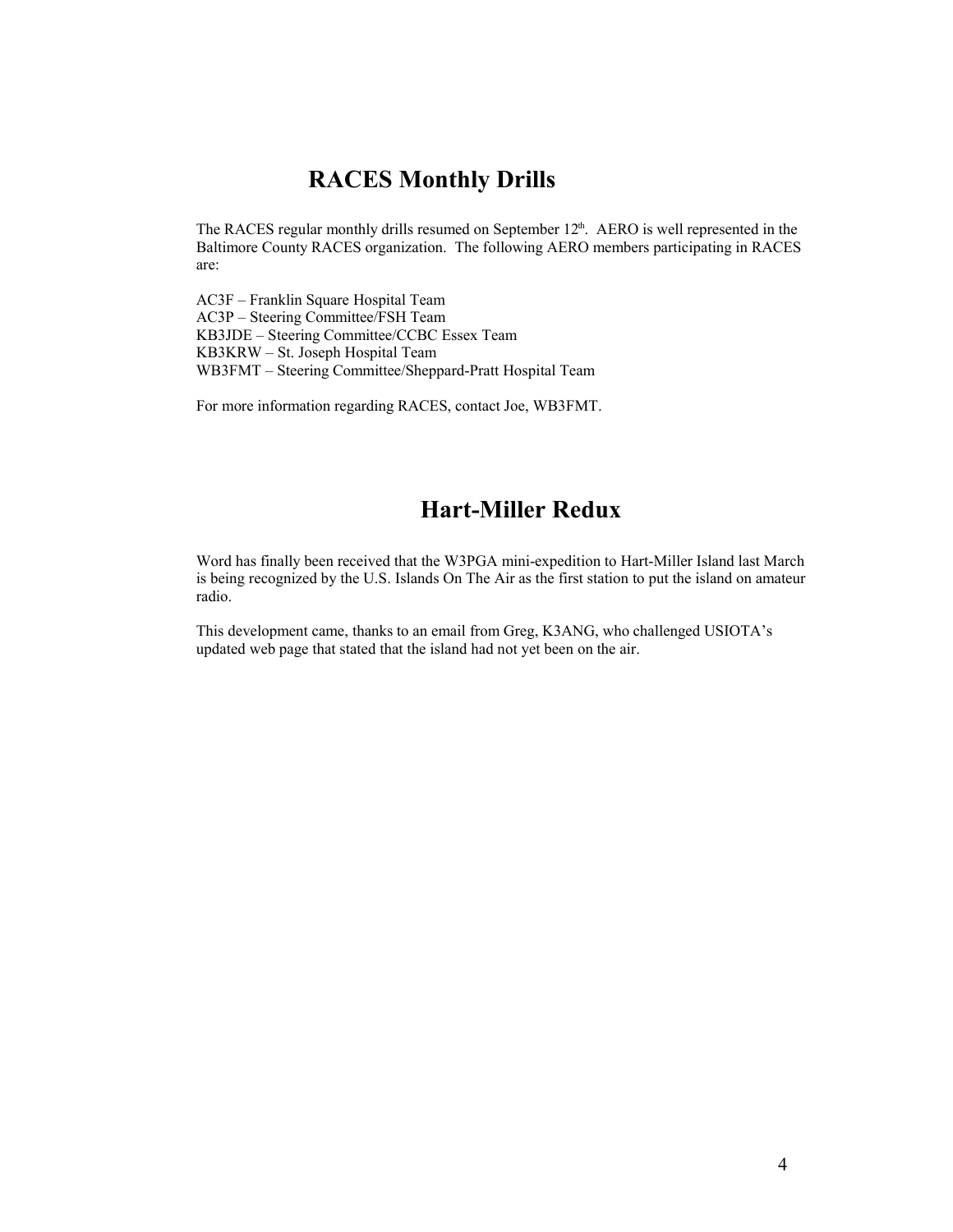## **A Visit to Newington**



ARRL HQ W1AW

It has been said that there are certain things a ham radio operator should do at least once in a lifetime. One is attending the Dayton Hamfest. The other is visit the American Radio Relay League Headquarters in Newington, Ct.

For those new to Amateur Radio, the ARRL or "the League" has been the national group organizing many ham radio activities. The organization was started in 1915 by Hiram P. Maxim (1AW) .

Back in those days most hams were limited to using mores code sent over spark-gap transmitters. The wavelengths used were in or near the present-day broadcast band and the range was limited. So Maxim supported the idea of relaying messages across the country as a way to convince the government of the usefulness of these radio experimenters. This concept proved especially useful in 1919 when the government was considering banning amateur radio altogether after World War I.

With the publishing of QST magazine the ARRL kept the amateur radio community together, promoting the value of public service and experimentation in radio electronics.

Even today the league continues this tradition and acts as a lobby for ham radio before the FCC and Congress.

With these ideas in mind Pat and I decided to include a visit to the League HQ during our whirl-wind tour of the New England states this summer. This trip was essential a repeat of a trip we took during the Bi-Centennial 30 years ago. That trip also included a stop at Newington.

We arrived at ARRL HQ at about 12:45 pm on August  $8<sup>th</sup>$ . Things had changed a lot since the first visit in 1976. There was a new building with a large lobby for visitors. The first thing that caught the eye were the glass cabinets holding a treasure-trove of vintage equipment. There one could see a Harvey-Wells Receiver, a very early Hallicrafters SX-100 receiver in mint condition and a wooden chassis of Armstrong's attempt at a super-heterodyne receiver.



.



Antique Radio Gallery **Harvey-Wells Receiver** SX-100

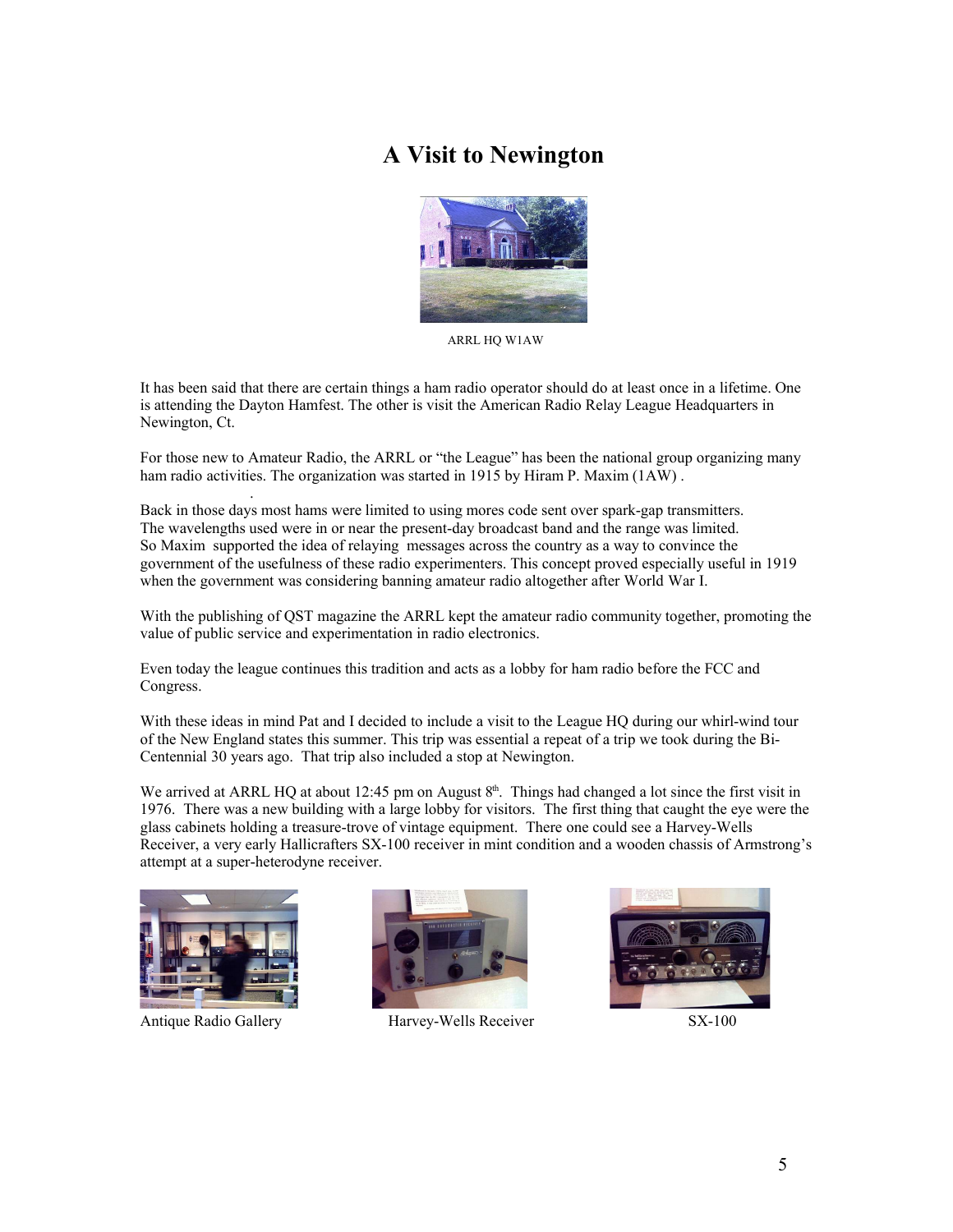At 1 p.m. our tour guide introduced herself. We followed her as she took us through the various departments. All through the hallways there were more glass cases containing more vintage radios and telegraph keys. Even the original Wouf Hong was on display. Though the Rettysnitch was omitted. I guess that device was too painful.

On the first floor we toured the offices where QST was put together and the WEB Site was maintained. We got a good look at the ARRL lab where the new gear is tested for the QST product reviews. There was also a metal shop next door for fabricating homebrew projects that occasional show up in the magazine.

The second floor held many offices common to any corporate entity. There was the CEO and the financial offices of the ARRL. Also housed on the second floor was the ARRL VEC. We got to chat with Maria Somma who handles the testing packages we send up from the AERO test sessions.

Lastly on the second floor was the outgoing QSL Bureau. It looked like a pot office of days gone by. There were slots for different countries. The door was plastered with DX QSLs from hundreds of countries.



Web Page Office **Outgoing QSL Bureau** QLF?





Next on the tour was W1AW. This legendary station is housed in a separate brick building on the opposite side of the parking lot from the ARRL offices. It is set between 2 huge towers supporting a formidable array of beams and having wire antennas stretched between them.

When you the foyer you are greeted by "Ole Betsy" H.P. Maxim's spark gap transmitter. "Betsy" is a prime example of early 20<sup>th</sup> century machine work utilizing that era's state of the art in "solid state" radio transmission.





"Ole Betsy" W1AW Antennas

As you enter the main studio, to the right, behind a glass partition stands an array of Harris commercial grade transmitters that are used for the code practice and bulletin transmissions, one transmitter for each band. They are controlled from an operating console in the center of the studio.



W1AW Transmitters W1AW Console



To the left are three booths for guest operators. They are equipped with Yaesu FT-1000MP transceivers sporting Heil boom microphones. Telegraph keys are also available along with a logging computer.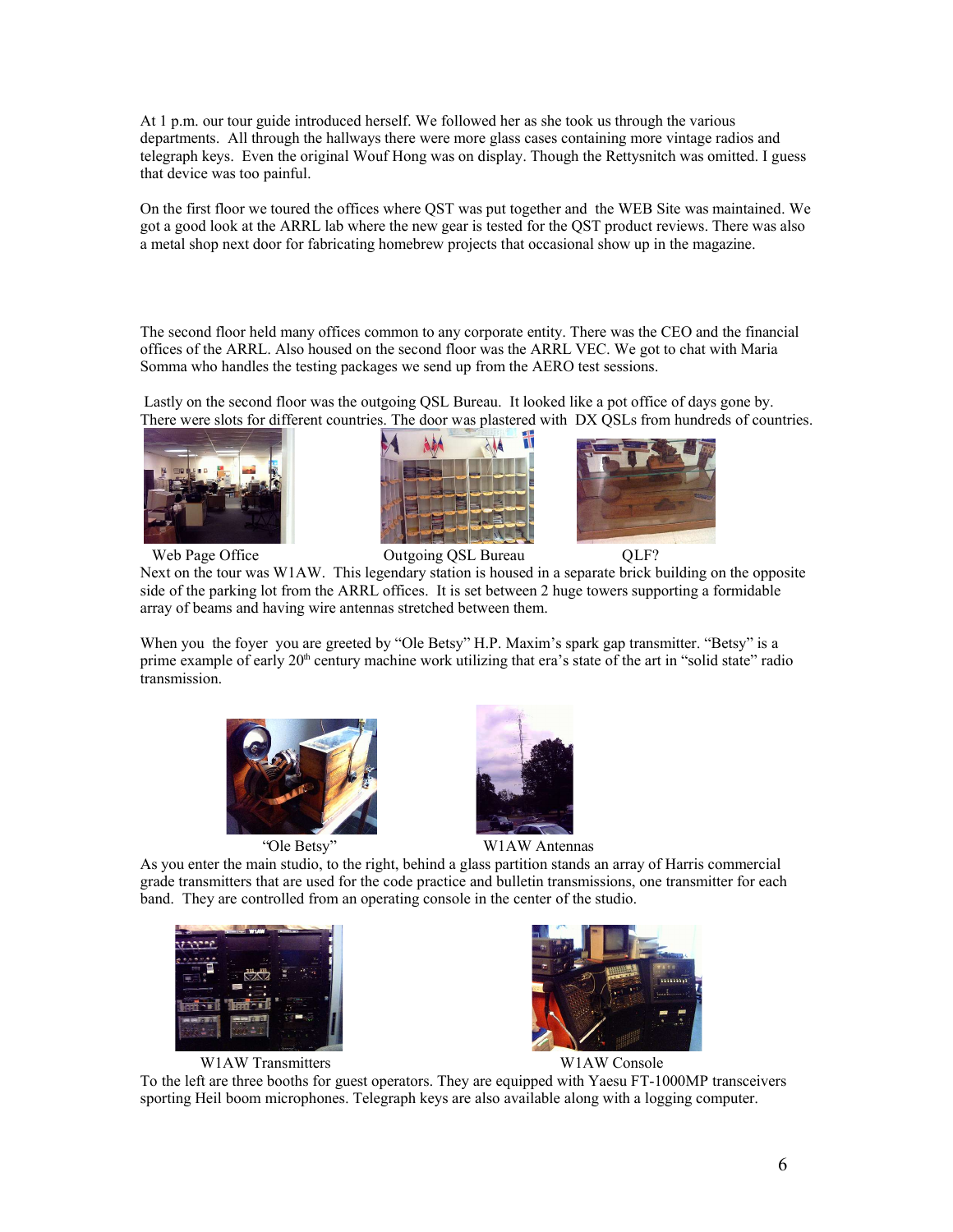After a brief tour by the station manager, Pat and I were set up in one of the visitor booths for a chance to operate. I took the first turn on 20 meters. After several CQ's with no answer I tuned across the band and heard a youngster calling CQ. I answered and discovered it was a young lady about 10 years old at a club station in a Boys and Girls Club Camp. I chatted with her for a few moments and she passed the mic to one of the boys. After about 20 minutes I signed with the kids and Pat took a turn.



AC3P at the controls AC3F takes a turn



Pat had a similar experience. She called several CQs with no response. Both of us wondered why there was no pile-up trying to work W1AW. Eventually Pat tuned the band and found a DX station running a pile-up of his own. Pat called and after a quick exchange logged in a 5/9 QSO.





By that time it was well past lunch and our schedule required us to get over to Massachusetts by 6 p.m. We concluded our tour of League HQ with a few more snapshots and traveled to our next destination, Plymouth Rock.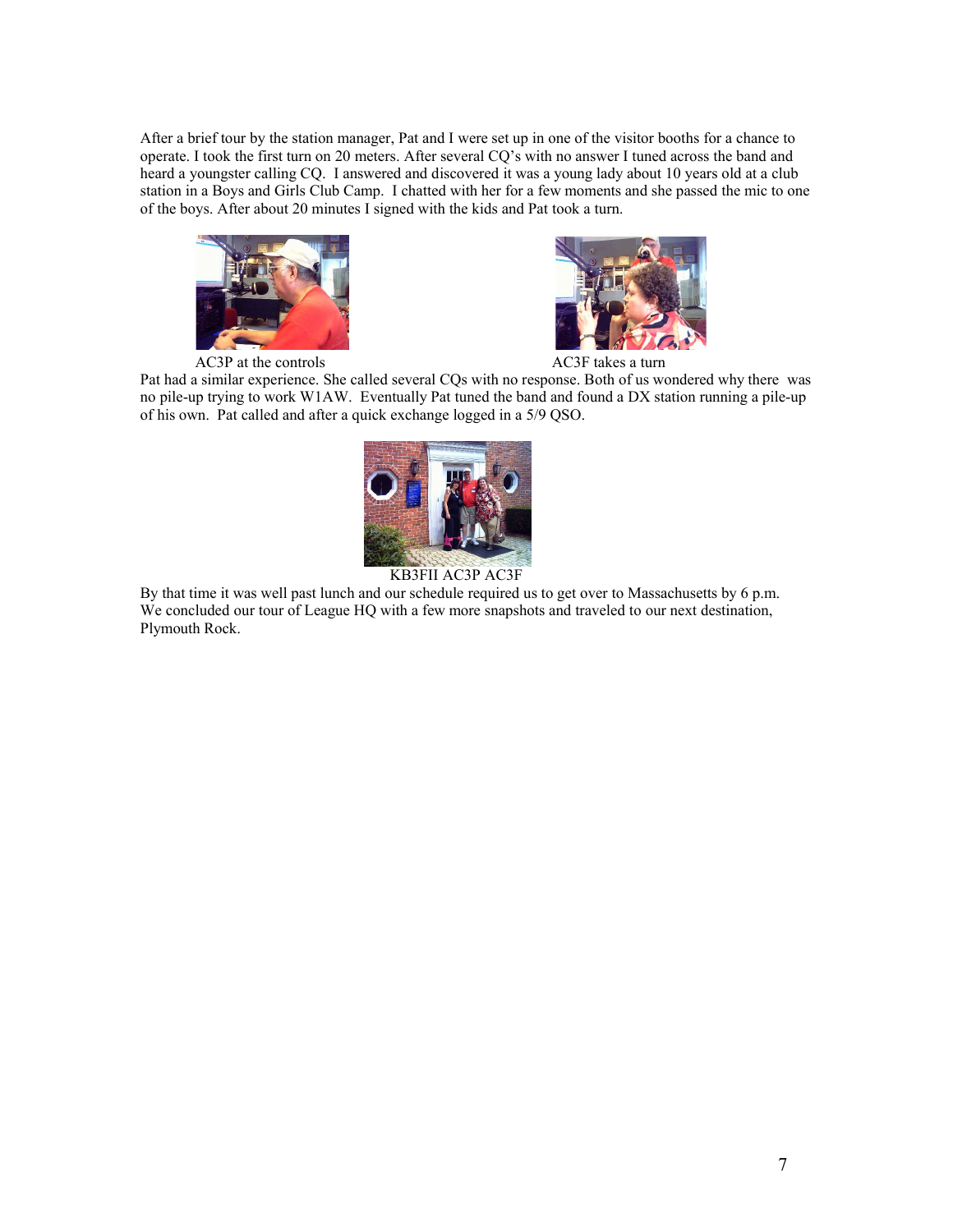## **Caveat Emptor**

The Gaithersburg FARFEST was held September 9 and 10 this year. This reporter attended Saturday. Upon arrival at the I paid for a \$5 "parking ticket". About 200 feet beyond that was another checkpoint where they were selling actual tickets to the hamfest.

Later investigation revealed that the ticket placed on the windshield at the first entrance was for admission to a rodeo that was also taking place at the Montgomery County Fairgrounds the same day.

The organizers of the hamfest said that they did not know that this extra charge was going to be laid upon the hamfest goers. In effect hams paid for an event that they were not attending in order to attend the hamfest.

When going to these hamfest, be sure there are no other events taking place at the same time.

#### **Estate Sale**

| SWAN 350B 80, 40, 20, 15, 10 meter 350 watt transceiver | \$200             |  |
|---------------------------------------------------------|-------------------|--|
| <b>SWAN SWR 1A Power Meter</b>                          | \$15              |  |
| Hallicrafters S-77A Receiver (Needs Work)               | <b>Best Offer</b> |  |
| Ringo 10 meter vertical (Must be removed from roof)     | <b>\$50</b>       |  |
| <b>MFJ901 Antenna Tuner</b>                             | <b>\$40</b>       |  |

**All prices negotiable.**

**Contact Frank Stone AC3P 410-687-7209 email: ac3p@arrl.net**